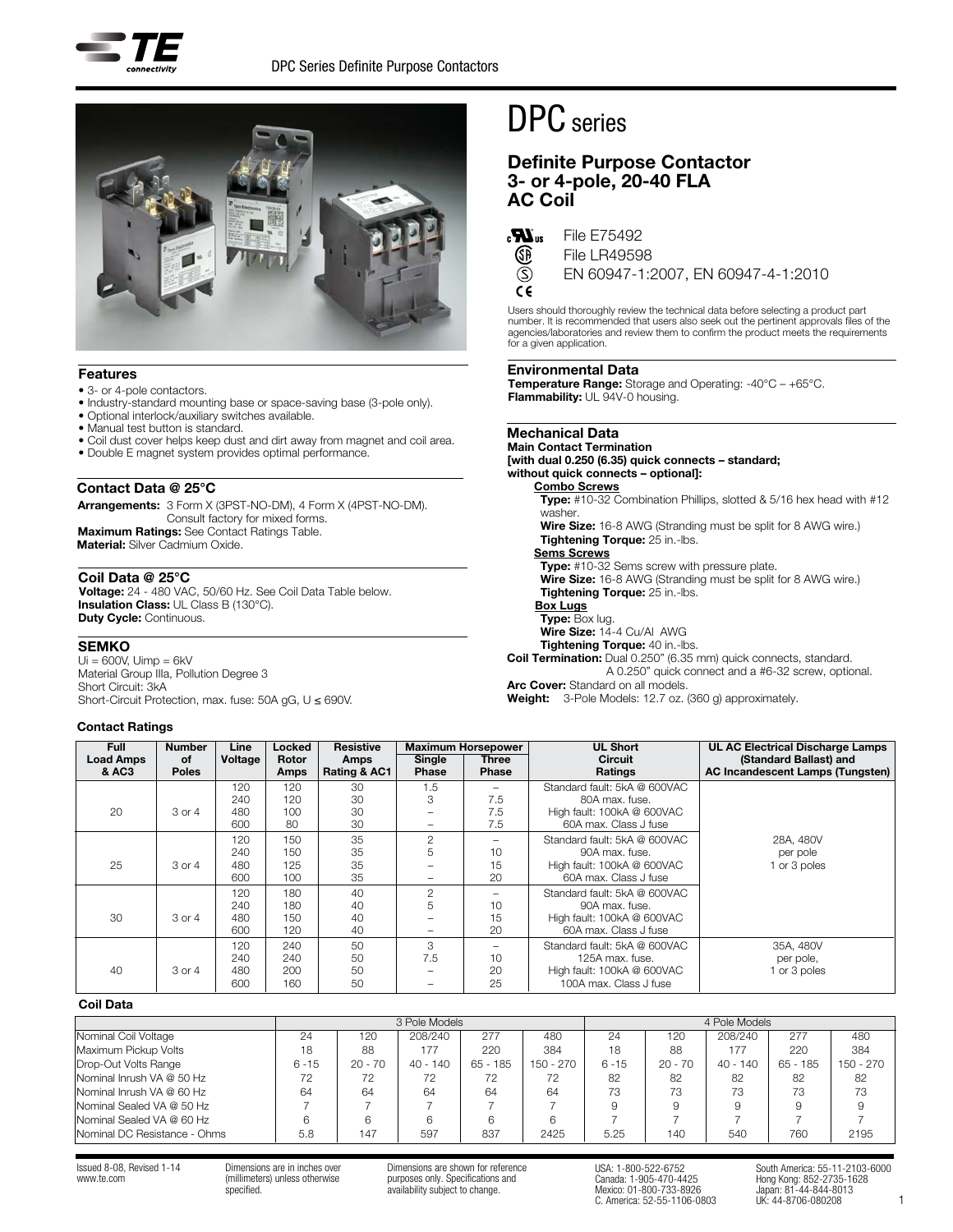

| <b>DPC</b><br>Typical Part No. >                                                                                                                                                                                                                                                                                                                                                                                                                                                                                                                                                                                                                                                                                                                                                                                                                                                                                                                                                                                                                                                                                            | 3                                                                                                                                     | Q | 25<br>CS | X |
|-----------------------------------------------------------------------------------------------------------------------------------------------------------------------------------------------------------------------------------------------------------------------------------------------------------------------------------------------------------------------------------------------------------------------------------------------------------------------------------------------------------------------------------------------------------------------------------------------------------------------------------------------------------------------------------------------------------------------------------------------------------------------------------------------------------------------------------------------------------------------------------------------------------------------------------------------------------------------------------------------------------------------------------------------------------------------------------------------------------------------------|---------------------------------------------------------------------------------------------------------------------------------------|---|----------|---|
| 1. Series:<br>DPC = Definite Purpose Contactor                                                                                                                                                                                                                                                                                                                                                                                                                                                                                                                                                                                                                                                                                                                                                                                                                                                                                                                                                                                                                                                                              |                                                                                                                                       |   |          |   |
| 2. Packaging:<br>$Y =$ Individual Pack<br>$-$ = Bulk Pack                                                                                                                                                                                                                                                                                                                                                                                                                                                                                                                                                                                                                                                                                                                                                                                                                                                                                                                                                                                                                                                                   |                                                                                                                                       |   |          |   |
| 3. Number of Poles:<br>$4 = 4$ Pole<br>$3 = 3$ Pole                                                                                                                                                                                                                                                                                                                                                                                                                                                                                                                                                                                                                                                                                                                                                                                                                                                                                                                                                                                                                                                                         |                                                                                                                                       |   |          |   |
| 4. Coil Voltage (50/60 Hz.):<br>$Q = 24VAC$<br>$U = 208/240VAC$<br>$H = 480VAC$<br>$T = 120VAC$ $V = 277VAC$<br>Other AC coil voltages to 575V available, consult factory for details                                                                                                                                                                                                                                                                                                                                                                                                                                                                                                                                                                                                                                                                                                                                                                                                                                                                                                                                       |                                                                                                                                       |   |          |   |
| 5. Contact Ratings (FLA):<br>$20 = 20$ Amps<br>$25 = 25$ Amps<br>$30 = 30$ Amps                                                                                                                                                                                                                                                                                                                                                                                                                                                                                                                                                                                                                                                                                                                                                                                                                                                                                                                                                                                                                                             | $40 = 40$ Amps                                                                                                                        |   |          |   |
| 6. Main Contact Termination Type:<br>$SS =$ Sems Screws<br>$CS =$ Combo Screws<br>Various terminal types may be mixed on a unit, consult factory for details.                                                                                                                                                                                                                                                                                                                                                                                                                                                                                                                                                                                                                                                                                                                                                                                                                                                                                                                                                               | $BL = Box Lugs$                                                                                                                       |   |          |   |
| 7. Coil Termination Type:<br>$1 =$ Coil terminals up (toward keyhole on base)<br>$2 =$ Coil terminals down (toward slot on base)                                                                                                                                                                                                                                                                                                                                                                                                                                                                                                                                                                                                                                                                                                                                                                                                                                                                                                                                                                                            | $3$ = Coil terminals up (toward keyhole on base) with #6-32 screw<br>$4 =$ Coil terminals down (toward slot on base) with #6-32 screw |   |          |   |
| 8. Contact Form and Material:<br>X = Form X (ST-NO-DM), Silver Cadmium Oxide                                                                                                                                                                                                                                                                                                                                                                                                                                                                                                                                                                                                                                                                                                                                                                                                                                                                                                                                                                                                                                                |                                                                                                                                       |   |          |   |
| 9. Customer and Option Codes:<br>Leave Blank = Standard part, no customer-specific options<br>3B = Two pole unit in a three pole base with the center pole open (must specify "3" in step 3 above)<br>QQC = Quad quick connects for main contact terminals (available on non-coil terminal side only)<br>$NQC = No$ quick connects for main contact terminals<br>$NB = \text{Narrow Base}$ (available on three pole model only)<br>$DR = DIN$ rail mounting adapter<br>NCR = Normally closed auxiliary switch on right side<br>NCL = Normally closed auxiliary switch on left side<br>SAR = SPDT auxiliary switch on right side<br>SAL = SPDT auxiliary switch on left side<br>NONCR = Normally open/normally closed auxiliary switch on right side<br>NONCL = Normally open/normally closed auxiliary switch on left side<br>$SNCR = SPDT$ aux. switch on left side, normally closed auxiliary switch on the right<br>$SNCL = SPDT$ aux. switch on right side, normally closed auxiliary switch on the left<br>### (3-digit numeric) = Factory-assigned customer number<br>Consult factory for other special requirements. |                                                                                                                                       |   |          |   |

## Ordering Information

# Standard part numbers listed below are more likely to be available from stock.

| DPC-3020CS1X<br>DPC-3T20CS1X<br>DPC-3U20CS1X | 2-1672328-4<br>2-1672328-5<br>2-1672328-9 | DPC-3U30BL1X<br>DPC-3U30SS1X<br>DPC-3V30CS1X | 3-1672328-6<br>3-1672328-9<br>3-1672328-2 | DPC-4U25BL3X<br>DPC-4030BL3X<br>DPC-4U30CS3X | 2-1672414-9<br>1672329-5<br>2-1672414-8 |
|----------------------------------------------|-------------------------------------------|----------------------------------------------|-------------------------------------------|----------------------------------------------|-----------------------------------------|
| DPC-3025CS1X                                 | 1672328-4                                 | DPC-3H30CS1X                                 | 3-1672328-3                               | DPC-4U40BL1X                                 | 1672329-4                               |
| DPC-3T25CS1X                                 | 2-1672328-6                               | DPC-3040BL1X                                 | 2-1672328-1                               |                                              |                                         |
| DPC-3T25CS1X-NOC                             | 2-1672328-7                               | DPC-3040BL2X-NOC                             | 5-1672328-2                               |                                              |                                         |
| DPC-3U25CS1X                                 | 3-1672328-0                               | DPC-3040BL3X                                 | 5-1672328-1                               |                                              |                                         |
| DPC-3030BL1X                                 | 1672328-6                                 | DPC-3040CS1X                                 | 1672128-3                                 |                                              |                                         |
| DPC-3030CS1X                                 | 1672328-2                                 | DPC-3040SS1X                                 | 5-1672328-0                               |                                              |                                         |
| DPC-3030CS1X                                 | 1672328-2                                 | DPC-3T40BL1X                                 | 1672328-5                                 |                                              |                                         |
| DPC-3030SS1X                                 | 3-1672328-7                               | DPC-3T40BL3X                                 | 5-1672328-3                               |                                              |                                         |
| DPC-3T30BL1X                                 | 3-1672328-4                               | DPC-3T40CS1X                                 | 2-1672328-3                               |                                              |                                         |
| DPC-3T30BL2X                                 | 3-1672328-5                               | DPC-3U40BL1X                                 | 5-1672328-5                               |                                              |                                         |
| DPC-3T30CS1X                                 | 2-1672328-8                               | DPC-3U40BL3X                                 | 2-1672328-2                               |                                              |                                         |
| DPC-3T30SS1X                                 | 3-1672328-8                               | DPC-3U40SS1X                                 | 5-1672328-4                               |                                              |                                         |
| DPC-3U30CS1X                                 | 3-1672328-1                               | DPC-3H40BL1X                                 | 5-1672328-6                               |                                              |                                         |

Issued 8-08, Revised 1-14 www.te.com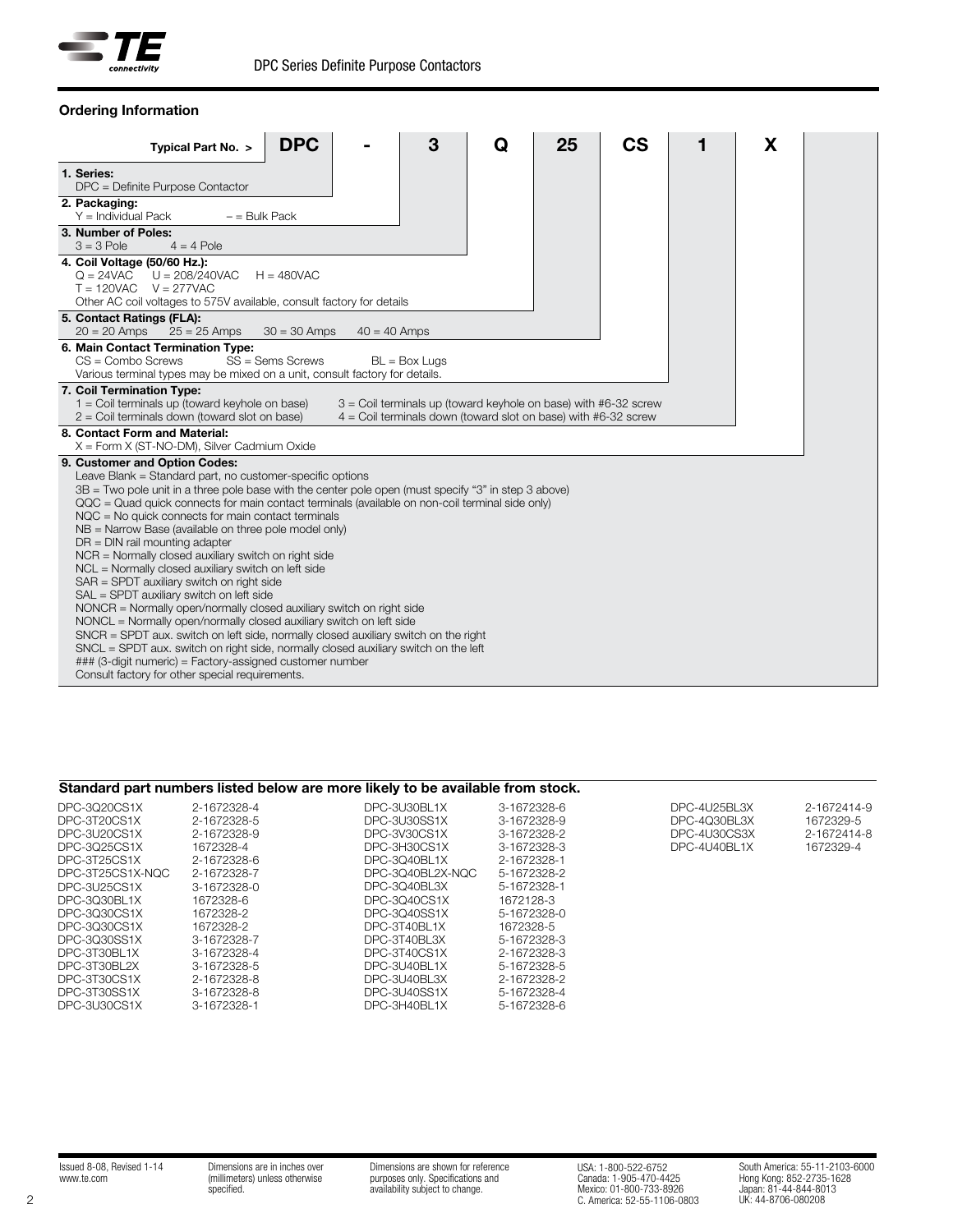

## Outline Dimensions

## THREE POLE MODELS









### FOUR POLE MODELS



Issued 8-08, Revised 1-14 www.te.com

Dimensions are in inches over (millimeters) unless otherwise specified.

Dimensions are shown for reference purposes only. Specifications and availability subject to change.

USA: 1-800-522-6752 Canada: 1-905-470-4425 Mexico: 01-800-733-8926 C. America: 52-55-1106-0803

3 South America: 55-11-2103-6000 Hong Kong: 852-2735-1628 Japan: 81-44-844-8013 UK: 44-8706-080208